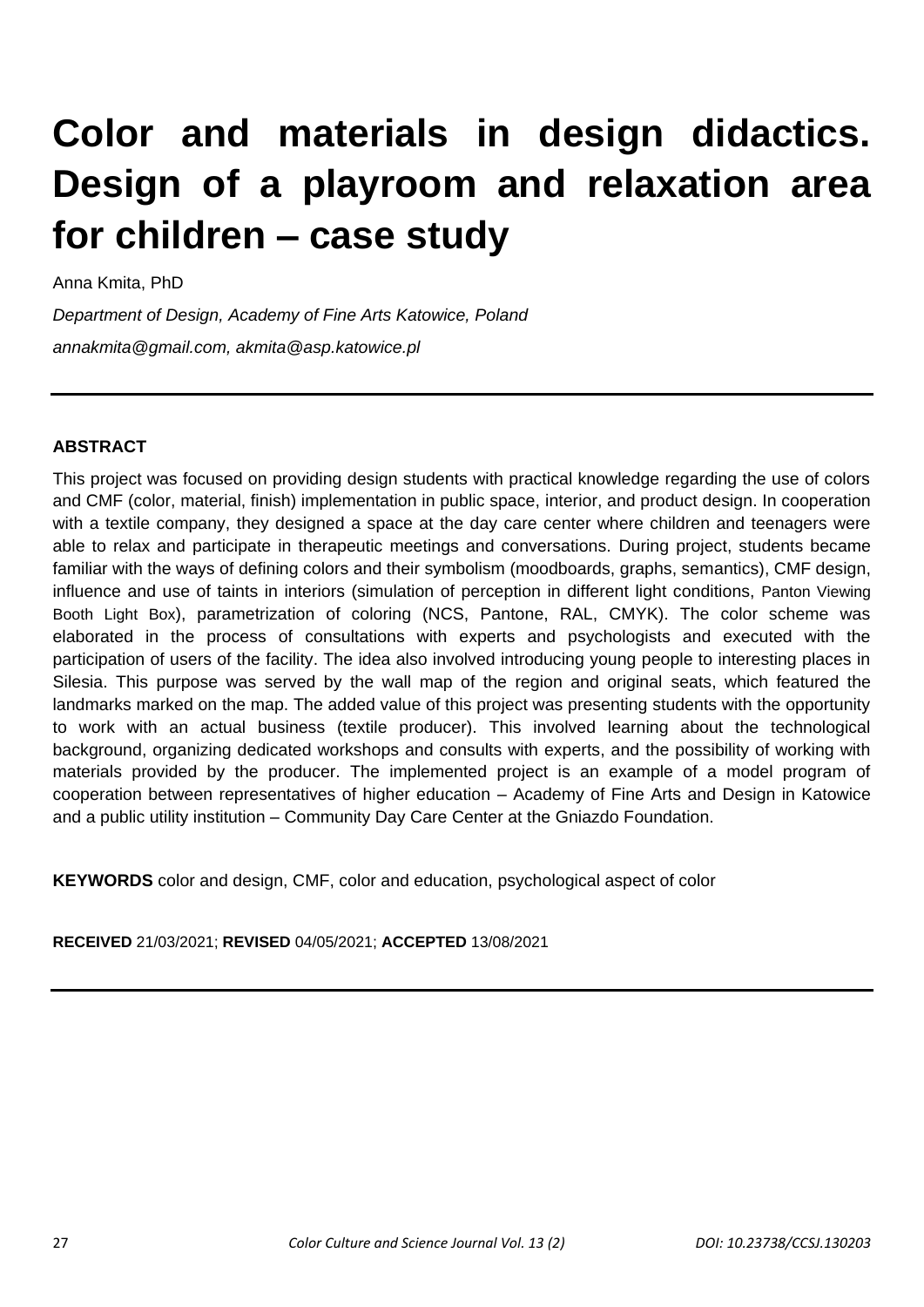*Color and materials in design didactics. Design of a playroom and relaxation area for children – case study.* 

### **1. Introduction**

This article presents the findings of an educational project concerning colors design and CMF (color, material, finish) implementation in public space, interiors, and product.

The Academy of Fine Arts in Katowice conducts research and didactic program regarding color design. During lectures, case studies and practical assignments, students acquire basic knowledge and skills at parametrization and design of color.



*Fig. 1. Didactic program at AFA Katowice (color design).*

## **2. Project**

Within the design and didactic activity, a pair of students executed a project of an unusual playroom and relaxation area for children and teenagers of the Katowice Community Day Care Center at the Gniazdo Foundation (Fundacja Gniazdo, 2021). The project was carried out in collaboration with a textile producer, Lech Fabrics Company (Multimedia, 2021). In accordance with the notion of corporate social responsibility (IDEO, 2015, 29), it assumed a purposeful participation of the company in young designers' education as well as improving a fraction of the world for a group of local children in the Silesia region.

#### **2.1.** *The premise of cooperation*

The headquarters of Lech Fabrics Company, the leading importer and producer of fabrics, is in Kostrzyn, Wielkopolskie Voivodship, Poland. There, one can see their modern offices, a showroom presenting their upholstered furniture and a warehouse of 14 thousand square meters. Lech Fabrics was chosen as a didactic partner of the Academy of Fine Arts and Design due to its 40 years' experience and technical potential as well as its values. It is a family business, oriented towards social activity, sharing knowledge and experience with young designers.

The cooperation between the Academy and this business partner involved a series of trainings and presentations of possible fabrics application as well as cooperation in terms of production and implementation of the designed product.

The company granted students' access to technological facilities, organized dedicated workshops and expert consultations of fabric designers regarding the selection of colors for the interior. The producer made its fabrics available to students as well. Their knowledge about color sampling and designing color tendencies was expanded by the product range offered by the brand.

Students found the entire process especially motivating due to the fact that their efforts were purposeful, oriented towards the result in the form of guaranteed application, rather than abstract student practice. Beside the possibility of their design being implemented, recognized and rightfully rewarded, both designers and producers were encouraged by the social aspect of their work – helping children and teenagers from the Community Day Care Center at the Gniazdo Foundation.

The designed interior provided these young people with a good space to read books, study, relax, conduct therapeutic meetings and meaningful conversations in small groups.

Stages of the design process resembled those of classical service design (Brown, 2009, 45–63) in permanent contact with the future users and the support of experts (representatives of the interior design industry).

One could distinguish:

- Building of the team and mutual inspiration:
- Creating the team consisting of students, Academy teachers, employees and pupils of the Gniazdo Foundation, employees and experts of Lech Fabrics;
- Defining areas of cooperation and users' needs during workshops;
- Didactic workshops for Academy students led by Lech Company;
- Workshops with the users (listening and forming the hierarchy of needs, drafting mood boards of ideal space, presentation of possibilities, arrangement of space, inspiration);
- Interviews with Foundation employees and psychologists providing for designing in compliance with the users' needs.
- Generating ideas and prototyping regarding the service and the project:
- Creating space mock-ups, color and fabric models;
- Building usage processes;
- Building and research of functional areas of the selected space;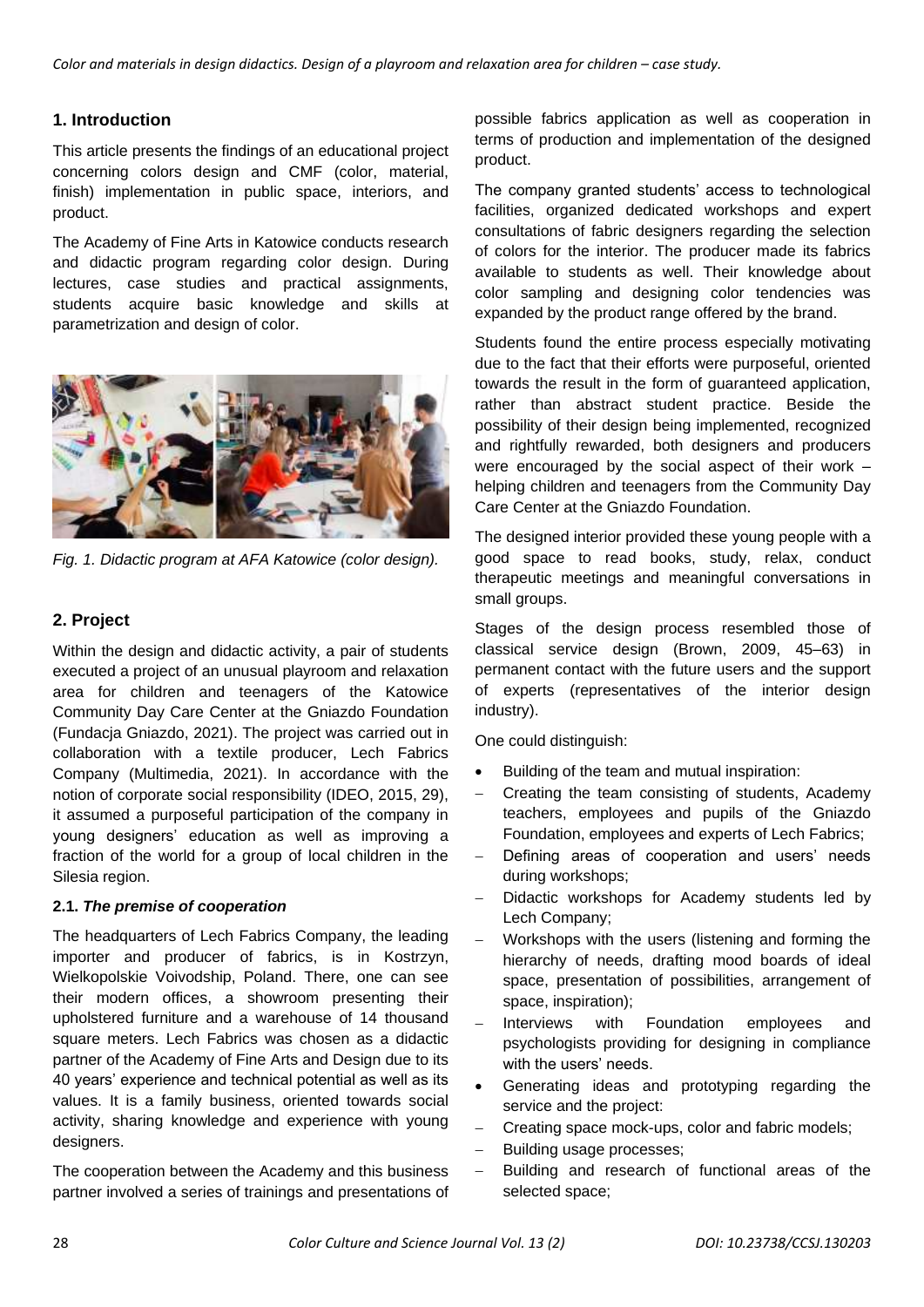- Colors research (perception of colors on fabric and the walls in changing light conditions);
- Studio visits in the manufacture and Poznań Fairs. Verification of the project:
- Contest method of displaying designed solutions;
- Modeling and prototyping;
- Technological consultations with the producer (implementation);
- Common application of the project in space (implementation involved pupils, employees, students) building community and shared responsibility for the project.

#### **2.2.** *Methodology*

In the process of students' projects development, where the conducted analysis translates onto the project concepts, a triple diamond methodology is often used (Design Methods Step 1: Discover, 2021). Developed by Design Council, it consists of 4 stages: discover (analyses, documentation, interviews), define (organizing information, building the brief), develop (design development, prototyping and testing) and deliver (implementation). This allows to organize the design process following the sequence: possibly the widest scope of analysis – drawing and formulating conclusions – return to unrestricted prototyping and building precise design concept.

The working group, consisting of the author and students conducting the experiments, used the following design methods:

- a. defining the symbolism and taint (moodboards, graphs, semantics);
- b. choice of color, materials and finish (CMF);
- c. testing the effect and use of particular taints in interiors (simulation of perception of taint and fabrics in different light conditions by means of Panton Viewing Booth Light Box);
- d. parametrization of coloring (NCS, Pantone, RAL, CMYK).

### 2.2.1. *Defining the symbolism and taint (moodboards, graphs, semantics)*

A group of students, assisted by a technologist of Lech Fabrics, created color moodboards that constituted the base for further project. A moodboard is a design method and creative tool which allows to define the character of project by visualizing its general concept (Stramer, 2007, 29). They also worked with a semantic differential, which is a type of rating scale designed to measure the connotative meaning of objects and concepts. On its opposite axes, a spectrum of contrary features is located, e.g., traditional – modern, everyday – festive, glossy – mat, chromatic – achromatic.

Students situated their project objectives in a chosen area of the spectrum built on these features. To define the features for the spectrum and the context of the project, they created a mind map – a diagram used to visually organize information. Emphasizing the semantic aspect of design makes one aware of the effect that its basic properties (shape, material, texture, color, size) have on the users' psychophysical and physical response. In the design process, these properties serve as variables and determine the form of design.



*Fig. 2. Using a moodboard for defining the design color scheme.*

#### 2.2.2. *Choice of color, materials, and finish (CMF)*

The accurate selection of color, materials and their finish greatly influence the functional aspects of a designed product and its final appearance. All the properties are interdependent, and their configuration affects the entire design.

Color perception results from many factors classified by The Optical Society (OSA) as early as 1943 (Zausznica, 1959, 357–360). They are known as attributes (properties) of color perception and include i.e. brightness, tone, and saturation, but also: size, shape, location, fibrillation, scintillation, transparency, luster, glow. This classification was the first attempt to expand the three basic parameters by additional factors – the basis of the current CMF design. It must be noted that none of these aspects should be considered separately from the others. Considered all together, they allow to accurately define the character of a given color.

In the project, matching the coloring and materials to the users' needs followed from consultations and was conducted with the support of Lech Fabrics experts. They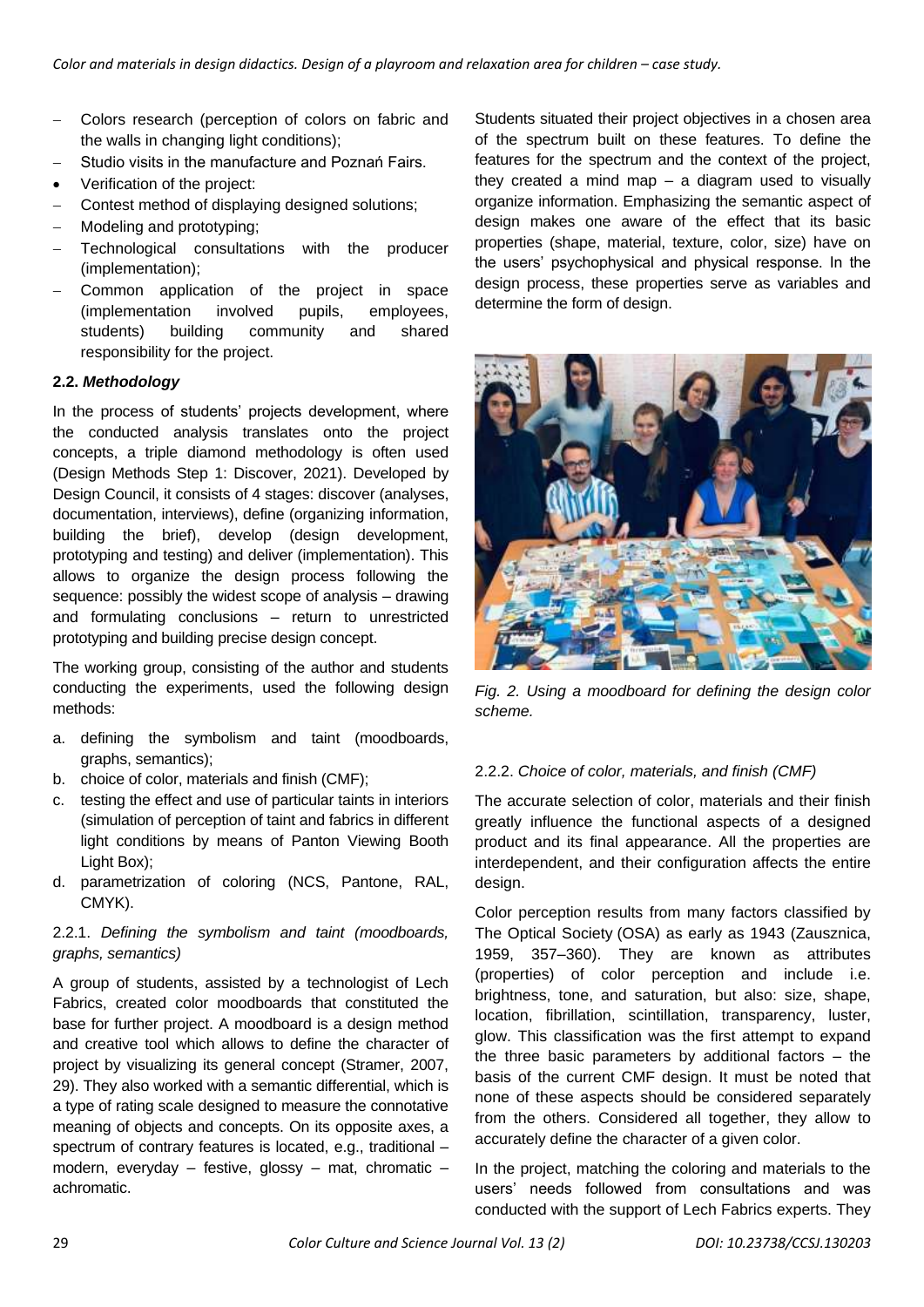assisted students in solving design problems by applying appropriate materials and technologies.

Enabled by the possibility of using a wide palette of fabrics made available by the producer, students could analyze every CMF aspect and become aware of their effect on the project.

The method of evaluation of individual factors (color, material, finish) and their influence on the recipient was visualized by means of the C/M/F indicator (Becerra, 2016, 49) which allows to understand the significance of each element in the following aspects: functional / emotional attributes, quantitative facts, performance / aesthetic requirements, characteristic keywords.

2.2.3. Influence and use of taint in interiors (simulation of perception of taint and materials in different light conditions by means of Panton Viewing Booth Light Box)

The choice of colors was elaborated in the process of consultations with experts and psychologists and carried out in the participation process with users of the day care center. The process included taking pictures of specific color combinations in the context of particular spaces, choice of materials and temperature of light, and accounted for the color preferences indicated by the users.

Students made coloring samples and used them for several simple experiments to observe the correlation of change of lighting and color impression depending on the type of object (flat / three-dimensional), kind of pigment (print, acrylic paints) and the substrate (paper, textiles).

The first analysis concerned observing the chosen color on a simple three-dimensional object (cube). It was intended to make the young designers aware of the difference in appearance of the tested taint when used on the 3D rather than flat surface. The next experiment regarded the selected set of wall acrylic paints. The observation of how natural light influences color perception in the interior was expanded by testing the color samples in the Panton Viewing Booth Light Box. Another analysis, carried out in the same conditions, used the selected fabric samples from the palette of materials provided by the producer. Due to different types of light in the interior (natural daylight, artificial light: neutral and warm), students were able to observe the phenomenon of metamerism on all tested surfaces, textures, and color variants. This experiment helped them understand the design issue of appropriate lighting of color on textiles and acrylic paints. The described analysis was intended as observation and visual experience of the changes without taking measurements or cataloguing the results. Such an approach allowed the young designers to learn how to correlate and evaluate



*Fig. 3. Simulation of specific light conditions for selected color samples.*



*Fig. 4. Simulation of specific light conditions for selected fabric samples.*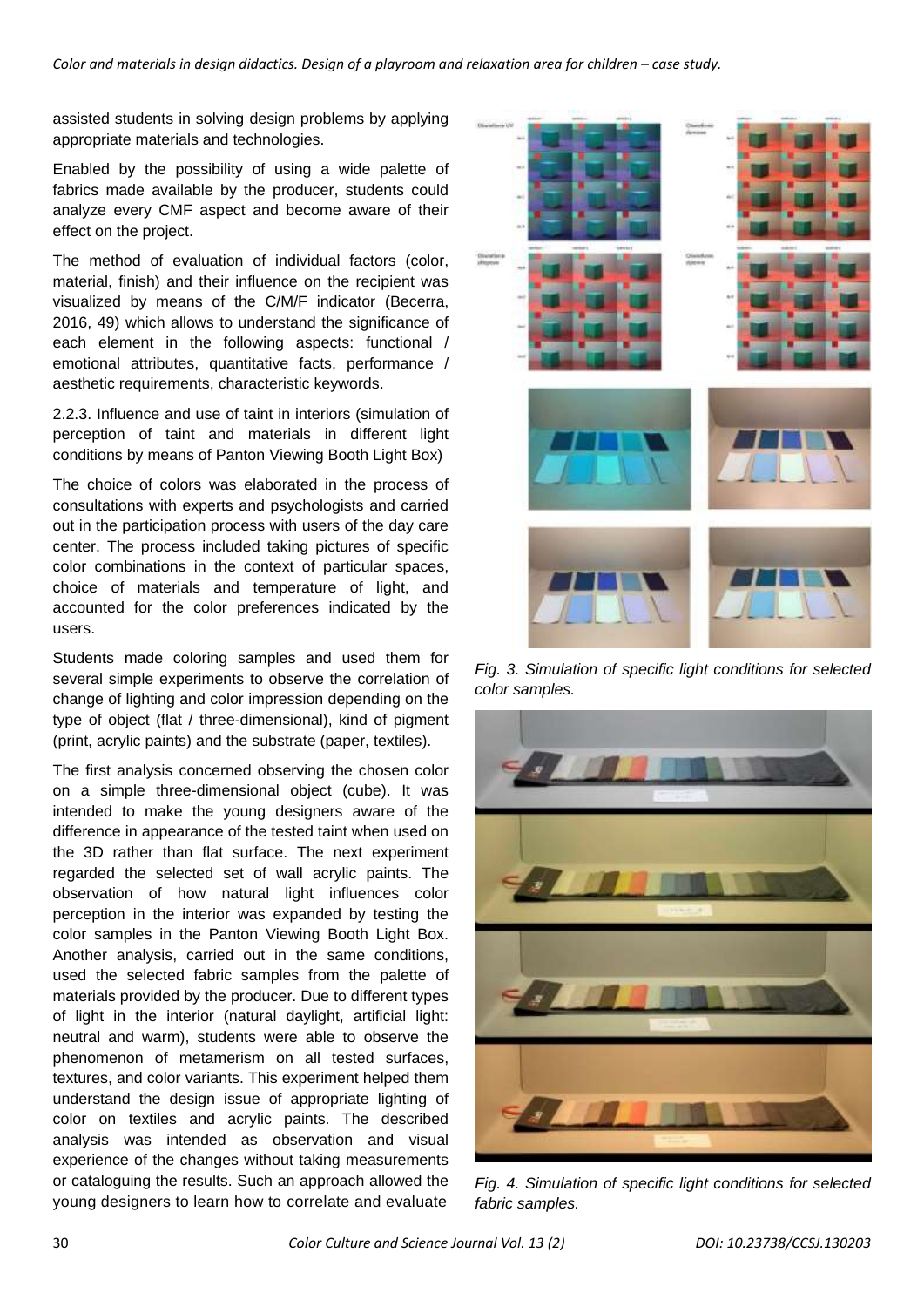selected components of the future design and provided them with tools to verify or validate their intuitive ideas and individual preferences.

General description of research conditions: selected components of the future design and provided them with tools to verify or validate their intuitive ideas and individual preferences.

Photographs of samples were taken with a digital camera equipped with the full frame matrix type CMOS, without low-pass filter, factory-calibrated. There were fixed settings of exposure in every photograph, 100 ISO, f/14, ¼ sec. The balance of white in the camera was 5000K (daylight, D50). Pictures were taken in a darkened room, samples were lit only with Panton Viewing Booth Light Box, using the following light sources:

- 1) Daylight (D50) color temperature 4990K, fluorescent lamp with light intensity 2120lx.
- 2) Store 1 (CWF) color temperature 3806K, fluorescent lamp with light intensity 1625lx.
- 3) Store 2 (TL84) color temperature 3980K, fluorescent lamp with light intensity 1921lx.
- 4) Home (Inc A) color temperature 2847K, fluorescent lamp with light intensity 1299lx.

Measurements of color temperature and intensity for light source installed in the device (Panton Viewing Booth Light Box), were provided by the producer.

Adobe RGB was chosen as the color space of saved files; neither postproduction nor digital editing were conducted.

The above conditions of experiment record allowed students to observe the color temperature of the selected light source in comparison with natural daylight (D50) and its influence on perception of the color of materials used in the study, as well as the difference of light intensity between particular light sources. The device parameters, which determined the type of lighting, were selected for the most precise imitation of the actual changes of light color in the designed interior (daylight, and warm/neutral artificial light).

Experiments conducted by students focused on cognitive aspects and were their first experience of changes in color depending on the lighting parameters. This research, therefore, carried a good didactic value for the young designers.

#### 2.2.4. *Parametrization of coloring (NCS, Pantone, RAL, CMYK)*

The project of an unusual playroom and relaxation area for children and teenagers of the Katowice Community Day Care Center at the Gniazdo Foundation required from students the parametrization of selected elements (furniture, walls, fabrics, finish) according to the nomenclature of numerous color standards.

Color mapping applies various theoretical models and color charts. Developed individually, they currently cofunction on the market of interior, product and visual communication design. The previously assigned areas, typical of each individual chart, are becoming increasingly composite. For instance, charts typically used in polygraphy, now have their variations dedicated to textiles; those characteristics of the paint industry, have expanded their use and are now applied in parametrization of the coloring for plastics and advertising materials etc.

Therefore, regardless of the substantive content of the project, every designer should master the use of any type of color chart and be able to correctly transpose the selected color values as accurately as possible. A real challenge of the project documentation can be indicating a particular, uncharacteristic color, which could be closely defined by means of all the abovementioned notation standards.

In the case of this project, the students team had to define the color scheme for the color sets of wall paints, wood varnishes, plastic elements, textiles. They applied the systems of NCS (NCS Colour – Universal Language for Colour Commmuication, 2021), Pantone (Pantone Colour, Chips & Colour Guides | Colour Inspiration | Pantone UK, 2021) and RAL (erleben and Farben, 2021). Among those three, only NCS could be considered as a color model organized and described in a manner characteristic of such compilations (Munsell color system, Ostwald model etc.). Pantone and RAL are charts of ready color recipes used in design.

This experience provided students with a good and thorough training of color charts use and color translation between the charts.

Beside designing the color scheme of the room, the idea was to present interesting places in Silesia and thereby familiarize young people with history, build the identity and community of place, as well as spark their imagination. This purpose is served by the wall map and original seats, which present places marked on the map.

The resulting color layouts are composed of illustrations and characteristic typography, applied to natural fabrics and wood. Employing various variants of textiles (padded furniture, decorations, panel partitions, curtains etc.), the entire project responds to the functional needs of its users.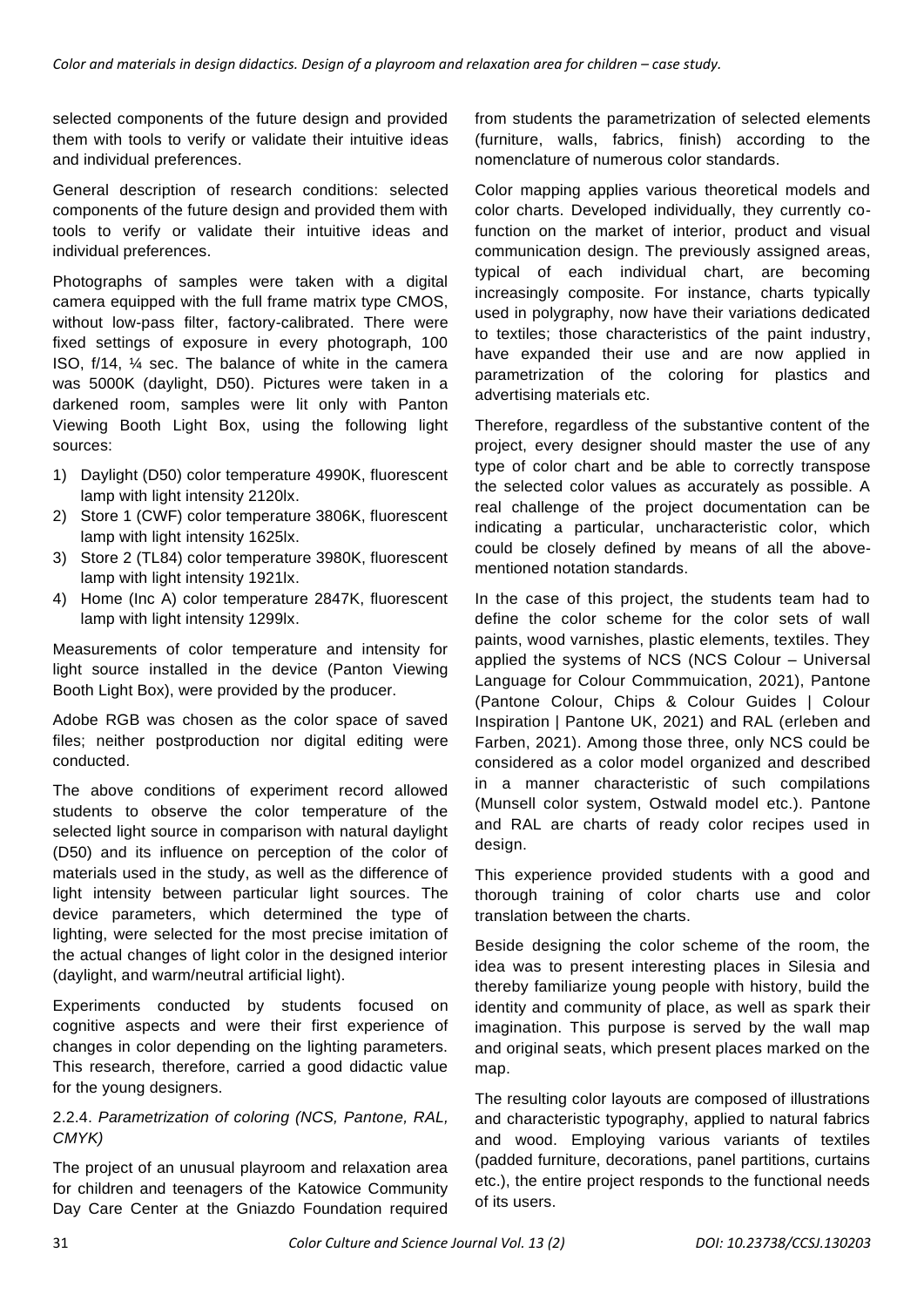

*Fig. 5. Project of workplace. Matching materials and colors to the function of an interior.*



*Fig. 6. Project details. Textile elements, featuring original prints, dedicated to the relaxation area.*

There were many aspects directly connected with the need for modification of the interior's function depending on the time of day, number of participants and the character of classes conducted in the room. The functional layer of the project assumed a selection of colors to allow the intensive use of the work area by several children (easily cleaned and durable materials, neutral color scheme) as well as effortless reorganization of the furniture and shelves (frequent touching).

Attention had to be paid also to the psychological aspect in reference to the relaxation area and therapy (using natural materials, pleasant to touch, calming color scheme).

The project allowed for personalization of the interior by children (textile boards with their drawings and modular poufs with interesting visual components). The interior design included original elements, such as seats combining the features of comfortable ottomans with didactic materials (each seat bears an original print and

information about an important monument of Silesia or an interesting place), and the wall covered in a textile map, on which children can mark the landmarks visited in the region. The final color scheme was developed in consultation with experts and psychologists and executed in participatory process with the users of the facility.

Children articulated the need for "their own" private space, which would resemble a well decorated house rather than specialist group therapy rooms. As a result, the team of young designers and experts had to face various challenges and meet diverse expectations.

### **3. Conclusion**

The project aims to promote the creative and innovative solutions, using textiles in public spaces, in reference to interior color design. Its added value was presenting students with the opportunity to work with an actual business (textile producer). This involved becoming familiar with technological background, organizing dedicated workshops and consults with experts, and the possibility of working with materials provided by the producer. The knowledge regarding color charts and designing color tendencies was acquired in the practical context of the product range offered by a particular brand. The project was implemented by the end of 2019 and nominated for the Śląska Rzecz 2020 – Silesian Icon 2020 award (Gołębiowska. e., 2020, 86–87) in the Service category as an example of a model program of cooperation between representatives of higher education and public utility institution.

#### **4. Conflict of interest declaration**

The author declares no conflict of interest related to this publication.

#### **5. Funding source declaration**

This research did not receive any specific grant from funding agencies in the public, commercial, or not for profit sector.

#### **6. Acknowledgment**

For all authors and other person who was supported this project: Sonia Łuszczyńska, Martyna Pluczyk, Mateusz Mioduszewski, Piotr Sabatowski, Jarosław Gwizdak, Gniazdo Findation, Lech Fabrics Company.